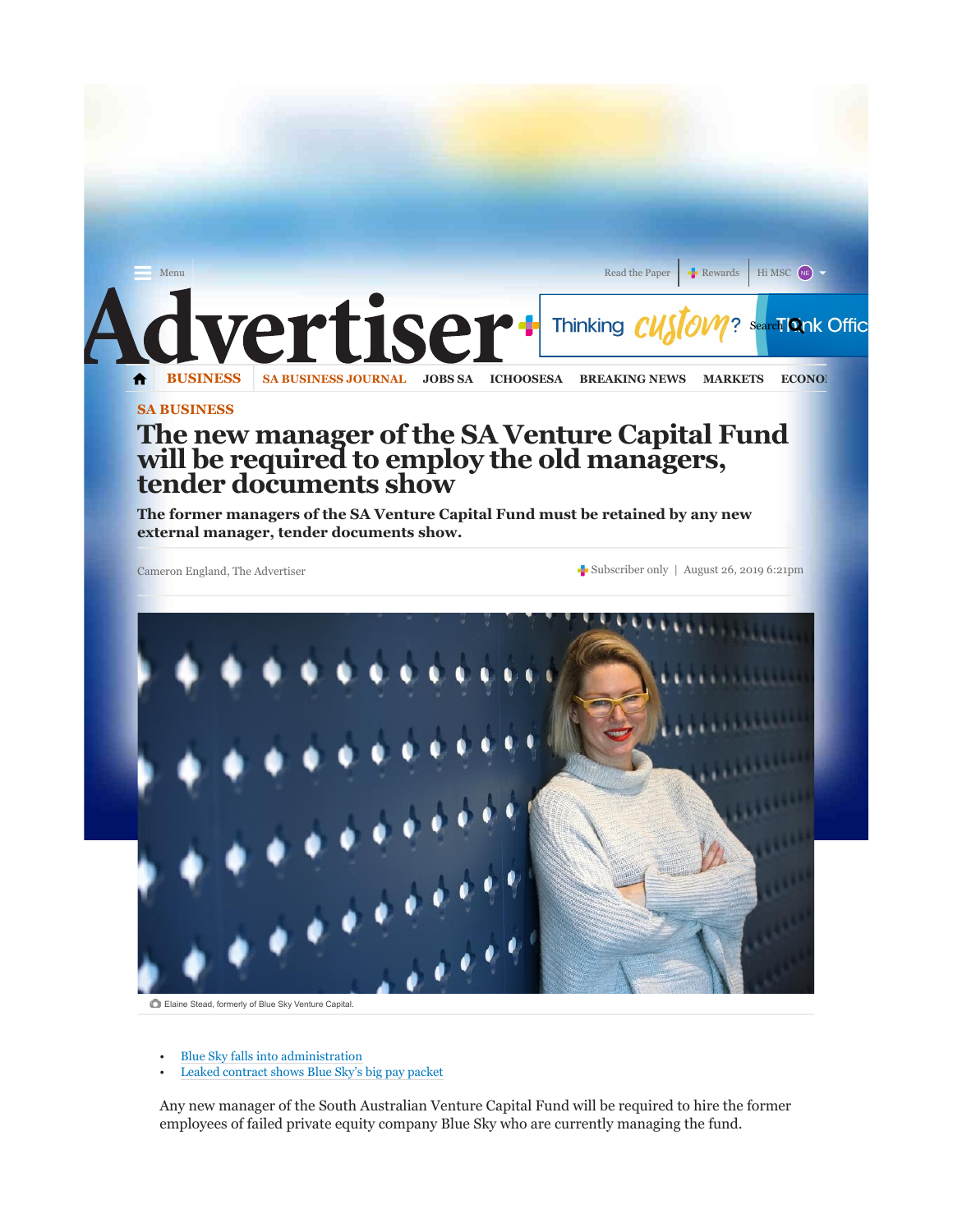The tender documents to find a new financial backer for the SAVCF, following Blue Sky being placed in administration in May, have been released, with expressions of interest due by September 17.

While the fund is put forward as a \$50 million fund to invest in emerging SA tech companies, half of the money earmarked for the fund is for reinvestment in existing companies the fund has already backed, dropping the figure to just more than \$24 million.

Of this, \$6 million is already committed, meaning only \$18 million is available for new investments.

The fund has, since it started in July 2017, invested \$6 million in three companies, which the government says has leveraged a further \$18.09 million from co-investors.

As revealed by The Advertiser earlier this year, BSVC Pty Ltd - the Blue Sky subsidiary managing the fund - was to be paid management fees ranging from \$915,751 to \$1,045,568 per year for the first seven years of the 15 year contract, then \$703,094 per year for the remainder.

On top of that, the independent committee chaired by Raymond Spencer and including ABC board member Donny Walford, is paid another \$170,500 per year, based on publicly available contracts, which are valid until July 5, 2020.

The new contract says the new manager should "Actively develop and source deal flow from within, and outside of, South Australia", but also says it must employ former Blue Sky director Dr Elaine Stead and Alexandra Grigg.

"The SAVCF Manager must demonstrate ... an ability and willingness to retain in a full-time capacity the existing SAVCF team to provide continuity and to maintain a strong local presence in order to source and assist in the development of investable deal flow.''

The manager would also have to set up its own investment management committee to ensure proper due diligence on potential investments. However the original committee would also remain.

"Following Investment Committee approval, the SAVCF Manager must seek final approval from the SAVCF Management Committee before a call notice ... can be issued to release funds for payment,'' the tender documents say.

The main elements of the tender show the SAVCF intends to work in the same way as previously, attracting other investors to back companies it selects.

"The SAVCF is a co-investment fund, requiring each initial investment into an eligible company to be matched with at least 50 per cent investment from other venture capital funds or other sophisticated investors,'' the tender documents say.

The new manager's responsibilities would include:

- developing and maintaining relationships with reputable coinvestors,
- actively developing and sourcing deal flow from within SA, and
- developing and maintaining relationships within the SA start-up scene.

Treasurer Rob Lucas said the current management committee believed the ongoing employment of Dr Stead and Ms Grigg was preferable.

"They believe this is best achieved by the new SAVCF manager retaining Ms Elaine Stead and her team.''

The Treasurer said if alternate staff were desired by the new manager "it would need to seek agreement of the SA Venture Capital Fund Management Committee consistent with the Investment Management Agreement.

"The SAVCF Management Committee, which is chaired by respected SA businessman Mr Raymond Spencer, oversees the performance of the SAVCF Manager, including the investment team.''

The fund is currently being managed on a temporary basis by Melbourne Securities Corporation.



## **COMMENTS**